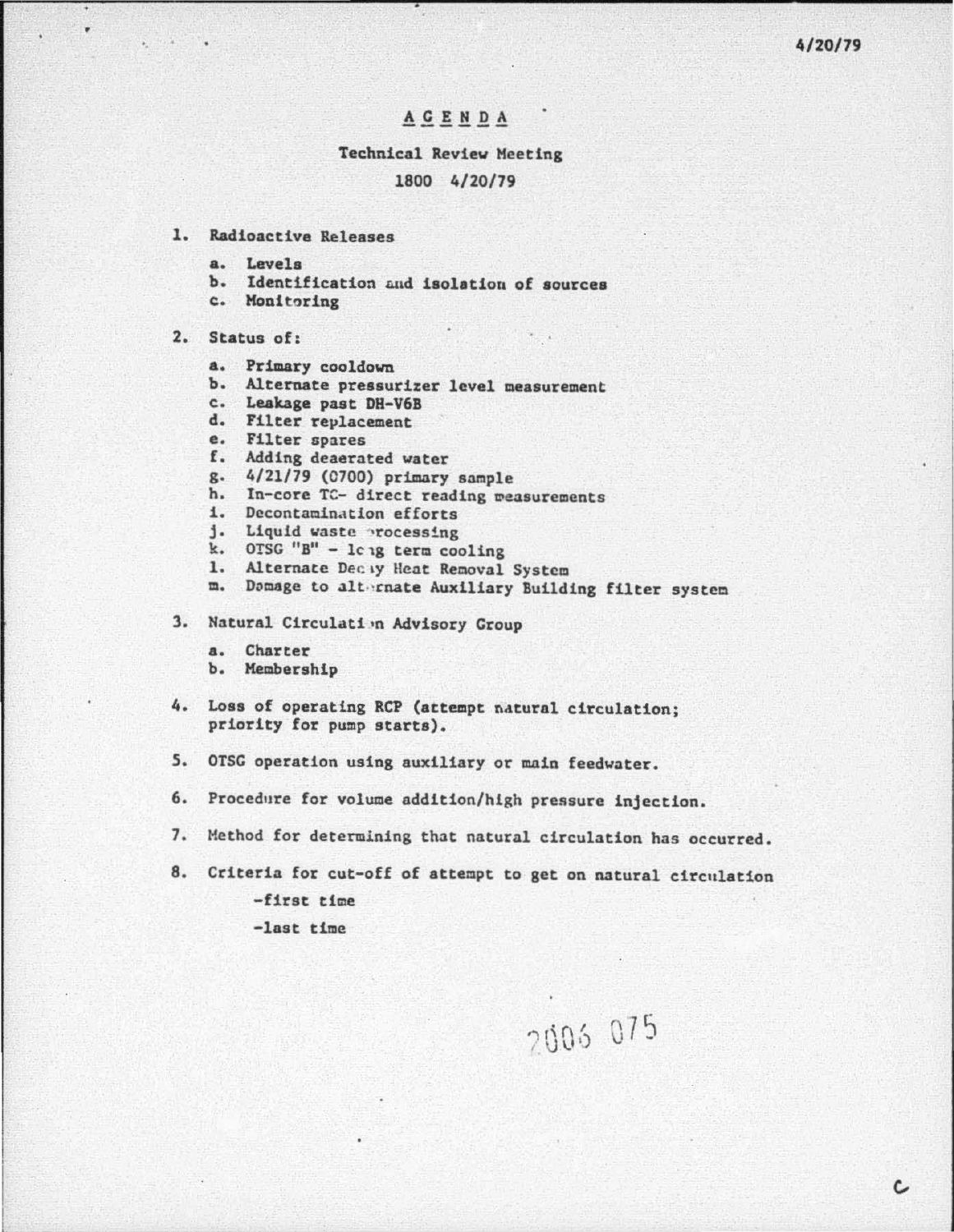# **ACTION ITEMS**

# Tatk Management/Schedule 0900 4/20/79

|     |                                                                                                                             | Action                            |
|-----|-----------------------------------------------------------------------------------------------------------------------------|-----------------------------------|
|     | 1. Review potential neutron sources in an effort to minimize<br>potential personnel exposure.                               | Rusche/<br>Herbein                |
|     | 2. Continue efforts to return Eberline to service; proceed<br>with installation of redundant system.                        | Herbein                           |
|     | 3. Continue efforts to calibrate Heise Pressurizer Level.                                                                   | Wilson/<br>Herbein/<br><b>NRC</b> |
| 4.  | Determine scale on Containment Heise Pressure Gauge.                                                                        | Herbein                           |
|     | 5. Complete installation of Auxiliary Building filters and<br>activate system.                                              | Herbein                           |
|     | 6. Continue efforts to expedite 40" filter replacements.                                                                    | Rusche/<br>Herbein                |
|     | 7. Review necessity of security arrangements surrounding spent<br>fuel pool effort being tied to Unit 1.                    | Herbein                           |
|     | 8. Continue efforts to add deserated water to RCS.                                                                          | Herbein                           |
|     | 9. Re-review desirability of pursuing cross-tie between Auxiliary<br>Building and Containment Building ventilation systems. | Rusche                            |
| 10. | Develop contingency plan for opening containment filters to<br>Auxiliary Building system.                                   | Rusche                            |
| 11. | Review ability and desirability to feed OTSG with auxiliary<br>feed pumps.                                                  | Herbein/<br>B&W/<br>Wilson        |
|     |                                                                                                                             |                                   |

?006 076